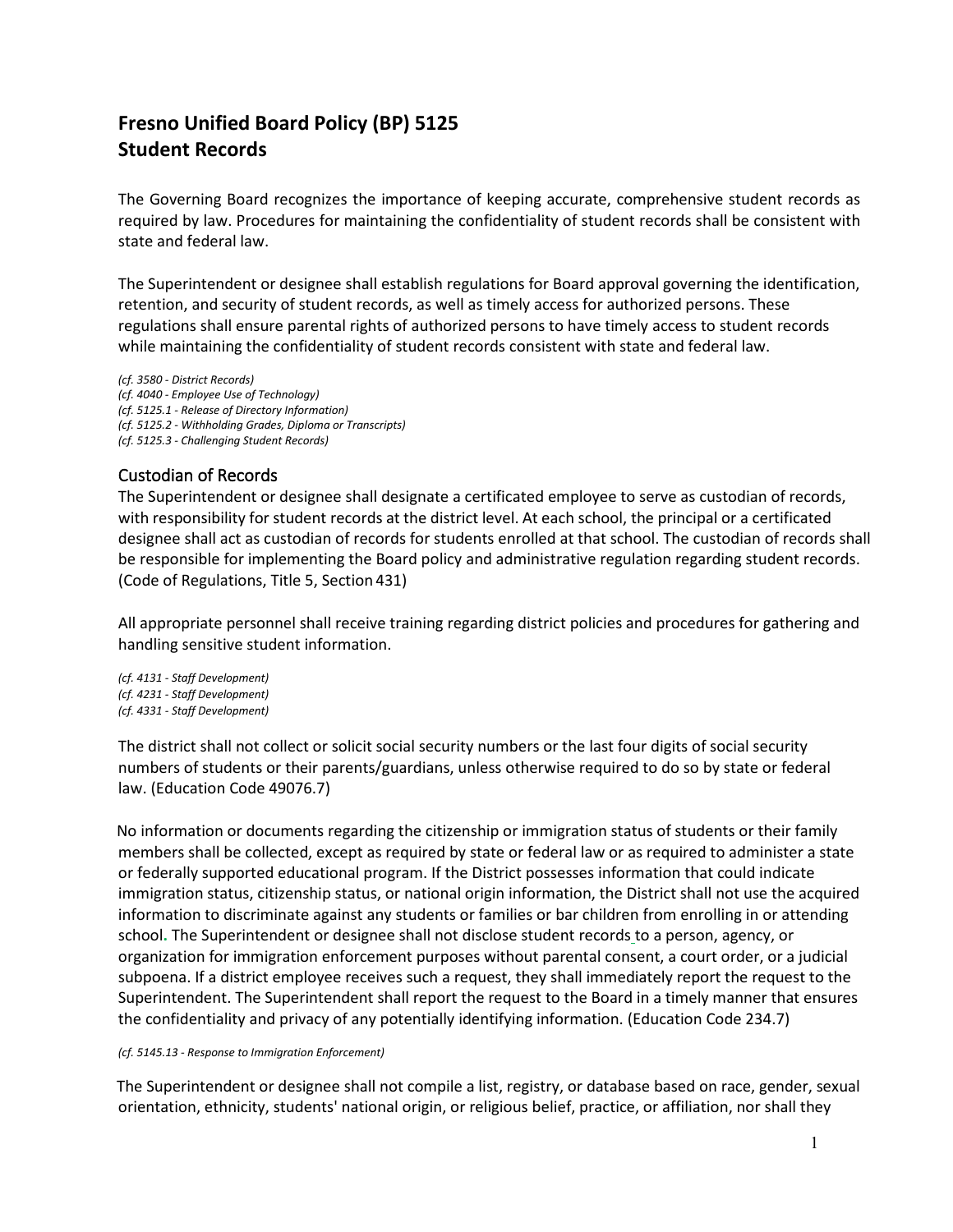disclose student information to federal government authorities for the purpose of compiling such a list, registry, or database for purposes of immigration enforcement. Such information may only be compiled or exchanged with other local, state, or federal agencies if the information is aggregated and is not personally identifiable. (Government Code 8310.3)

*Fresno Unified School District prohibits discrimination, harassment (including sexual harassment), intimidation, and bullying based on actual or perceived race, color, ethnicity, national origin, immigration status, ancestry, age (40 and above), religious creed, religion, political belief or affiliation, gender, gender identity, gender expression, genetic information, mental or physical disability, sex, sexual orientation, marital status, pregnancy or parental status, childbirth, breastfeeding/lactation status, medical condition, military and veteran status, or association with a person or a group with one or more of these actual or perceived characteristics or any other basis protected by law or regulation, in its educational program(s) or employment.*

Legal Reference: EDUCATION CODE 234.7 Student protections relating to immigration and citizenship status 17604 Contracts 48201 Student records for transfer students who have been suspended/expelled 48853.5 Foster youth; placement, immunizations 48902 Notification of law enforcement of specified violations 48904-48904.3 Withholding grades, diplomas, or transcripts 48918 Rules governing expulsion procedures 48980 Parental notifications 48985 Notices in parent/guardian's primary language 49060-49079 Student records 49091.14 Parental review of curriculum 51747 Independent study 56041.5 Rights of students with disabilities 56050 Surrogate parents 56055 Foster parents 69432.9 Cal Grant program; notification of grade point average BUSINESS AND PROFESSIONS CODE 22580-22582 Digital privacy 22584-22585 Student Online Personal Information Protection Act 22586-22587 Early Learning Personal Information Protection Act CODE OF CIVIL PROCEDURE 1985.3 Subpoena duces tecum FAMILY CODE 3025 Parental access to records 6552 Caregiver's authorization affidavit GOVERNMENT CODE 6252-6260 Inspection of public records HEALTH AND SAFETY CODE 120440 Immunizations; disclosure of information PENAL CODE 245 Assault with deadly weapon WELFARE AND INSTITUTIONS CODE 681 Truancy petitions 701 Juvenile court law 16010 Health and education records of aminor CODE OF REGULATIONS, TITLE 5 430-438 Individual pupilrecords 16020-16027 Destruction of records of school districts UNITED STATES CODE, TITLE 20 1232g Family Educational Rights and Privacy Act 1232h Protection of Pupil Rights Amendment UNITED STATES CODE, TITLE 26 152 Definition of dependent child UNITED STATES CODE, TITLE 42 11434a McKinney-Vento Homeless Assistance Act;definitions CODE OF FEDERAL REGULATIONS, TITLE 16 Part 312 Children's Online Privacy Protection Rule CODE OF FEDERAL REGULATIONS, TITLE 34 99.1-99.67 Family Educational Rights and Privacy